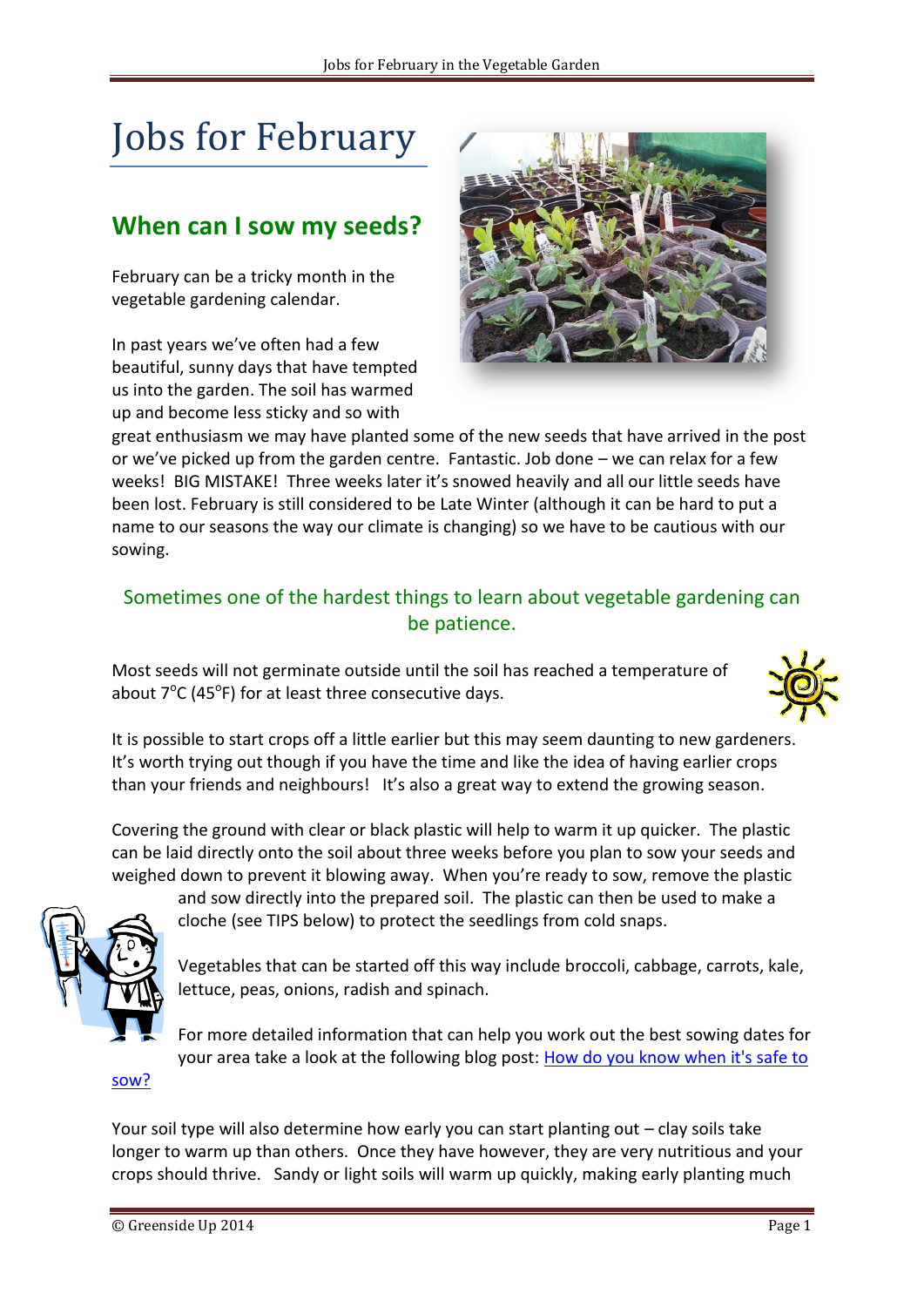easier but they are likely to dry out and become less productive later. The soil often warms up much faster in raised beds too. (How to determine [soil type tips here.\)](http://greensideup.ie/soil-texture/)

If you didn't have a chance to dig over your soil in the autumn months it's not too late, and in fact spring is the best time for preparing sandy soils.

However, avoid digging if the soil is too wet and sticky or frozen as the structure of the soil can be damaged.

Although double digging is the recommended way of starting off vegetable beds (see Glossary for explanation) sometimes time (or fitness!) may prevent us doing this. So dig over the soil to a depth of about  $37.5 - 45$ cm  $(15 - 18$ in) or about a spit (the depth of a spade) and incorporate organic matter [\(see Glossary\)](http://greensideup.ie/media/Glossary.pdf) as you go. If you have a large area to prepare, divide it into smaller sections – it won't seem as daunting and you're less likely to cause yourself an injury!

#### When possible you should aim to leave the soil for about six weeks before planting or sowing which will allow it to settle.

## **Keep A Diary**

If you keep a Vegetable Diary it can be a great help when you're planning crops in the future. Include the weather conditions and temperatures as well as the dates you started propagating, sowing or planting crops and the varieties chosen. It's surprising how quickly you can forget and the notes you make this year will help you with your planning next year.

## **Planting & Sowing**

From mid-February onwards greenhouse-grown tomatoes, peppers and cucumbers can be sown in a heated propagator or a warm room, ready for potting on and growing undercover.

Seed potatoes are available now in garden centres. If you're trying to avoid using chemicals in your choose **blight resistant varieties**. [There's a blog post here which includes a table you ca](http://greensideup.ie/blight-resistant-potatoes/)n download [and take with you to garden centres.](http://greensideup.ie/blight-resistant-potatoes/)

If you're chitting them (see Glossary) it usually takes about four to six weeks for them to produce buds. They can then be planted out as soon as the soil is workable, usually at some